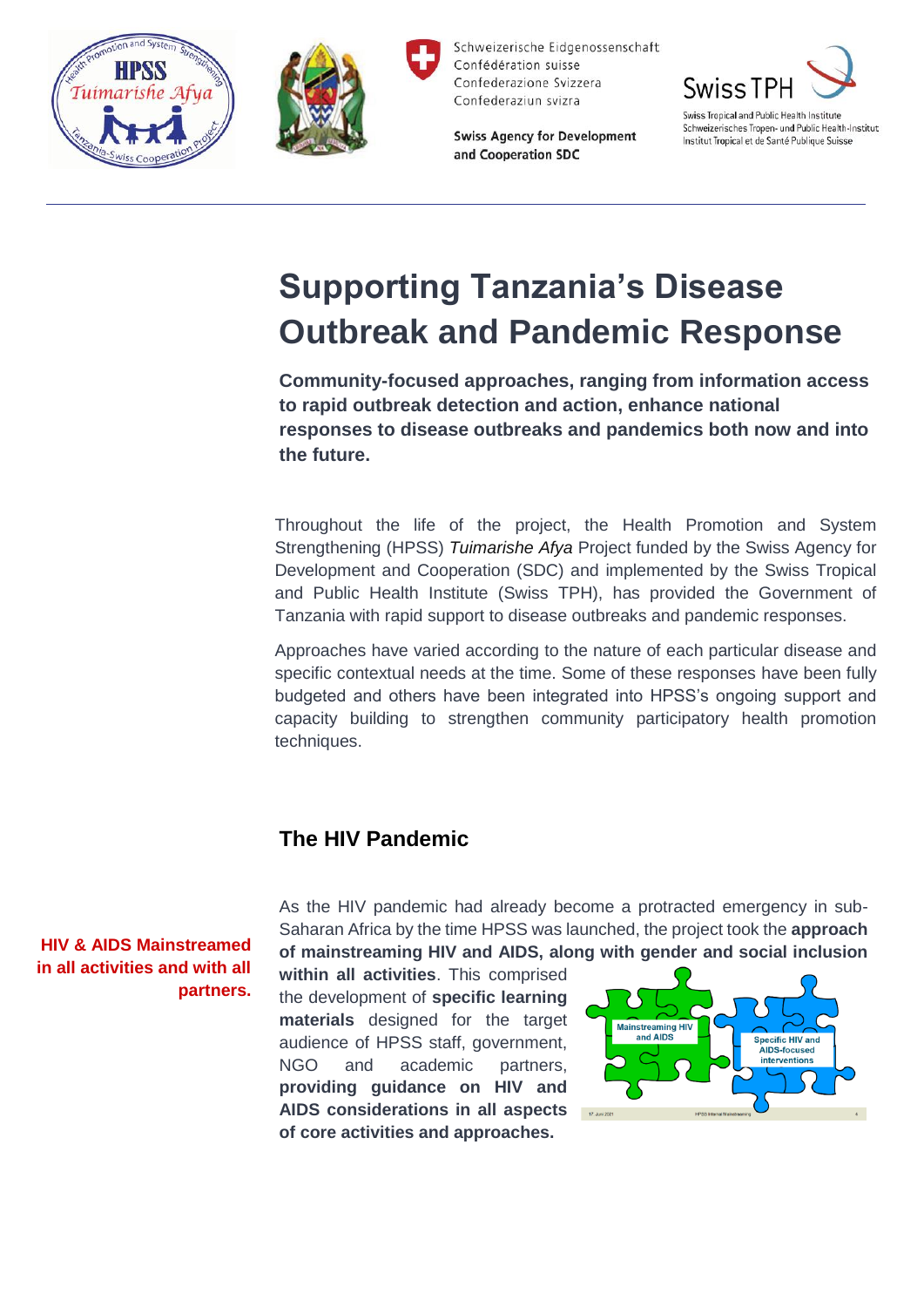



**Swiss Agency for Development** and Cooperation SDC



**HPSS HIV and AIDS in the Workplace Policy**

To protect everyone from discrimination or marginalization, from its inception, the project developed the **HPSS HIV and AIDS in the Workplace Policy**, in compliance with existing national laws regarding HIV and AIDS, discrimination, working conditions, and safety and health, and with the ILO Code of Practice on HIV/AIDS and the World of Work. This was posted in Swahili in all project offices and was supported by a committed **HIV focal person**, who was trained to provide confidential support to colleagues and to regularly post service details including local voluntary and testing services. The Code has been updated throughout the life of the project and support in response to the HIV pandemic received a dedicated budget throughout phases 1 and 2 of the project.

## **Cholera Outbreaks**



In the winter of 2015, there was a cholera outbreak in the pilot region of Dodoma. Our colleagues on the ground were requested by the Ministry of Health to provide support. A rapid appraisal of the situation revealed **gaps in prevention**, as government

action focused on clinical management of cases within the regional hospital. Via health, community development, schools and sanitation networks, HPSS supported government experts in **identifying outbreaks, contact trancing and implementing quarantine**. The project supported preventive public hygiene and sanitation measures, such as the **chlorination of community water tanks**.

It also provided sterilization tablets for **water decontamination at the household and school levels**.

To sustain preventive behaviour change by ensuring clean domestic water and improving hygiene during water-related disease outbreaks, HPSS **promoted the sale of water decontamination tablets** in local shops to enable sustained access to **safe drinking water during seasonal disease vulnerability**. It also supported the Dodoma Regional Health Team to develop its **response and preparedness plan**, with a focus on prevention of regular outbreaks, by developing **customized participatory techniques to assist communities to identify the root causes of local infection**.

In recognition of the value of HPSS support to cholera prevention and the learning around outbreak prevention through community participatory health promotion techniques, SDC granted the project an additional CHF 50,000 budget line.

**Support of preventive public hygiene and sanitation measures**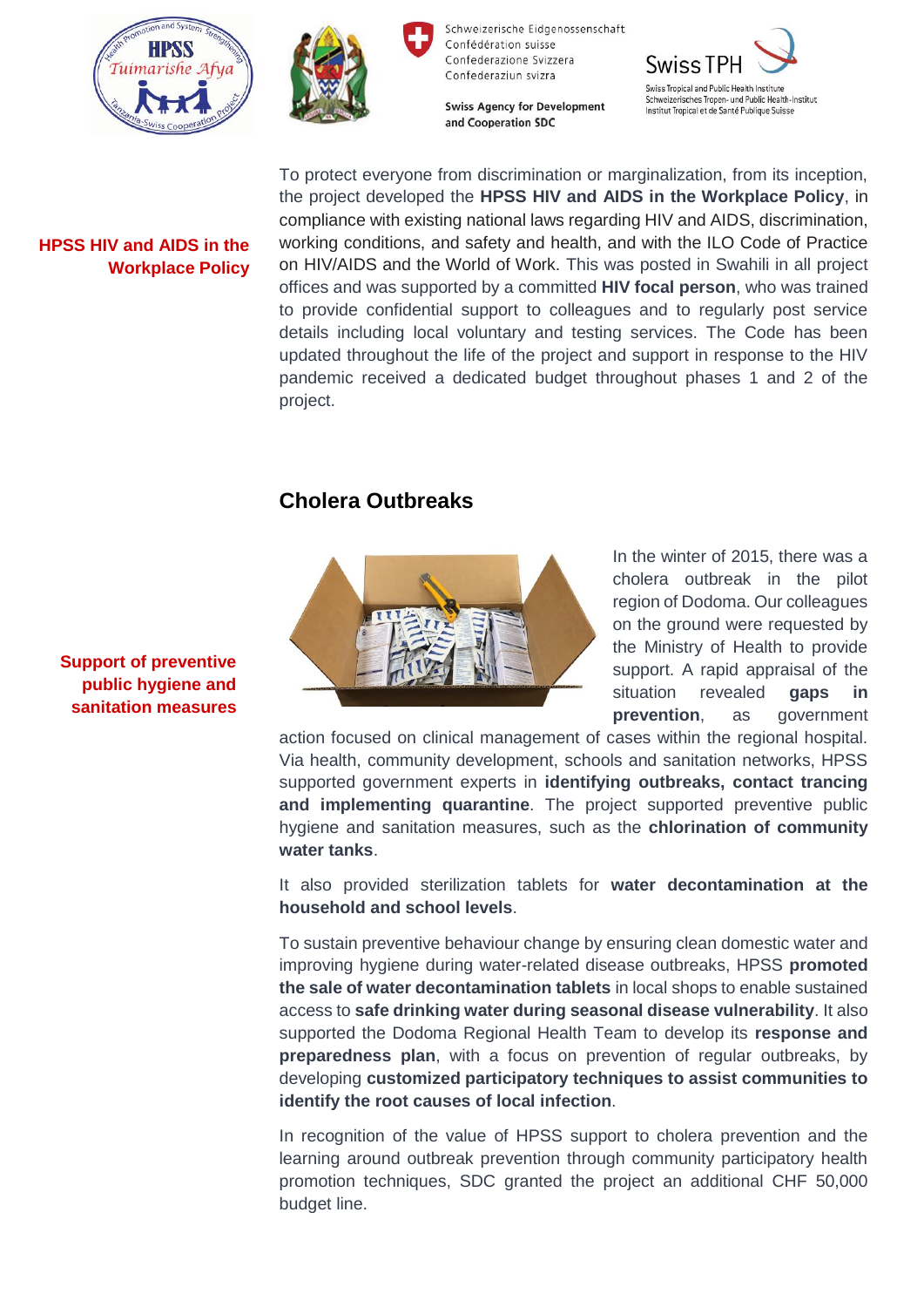



**Swiss Agency for Development** and Cooperation SDC



## **Acute Liver Disease Outbreak**

**Support in identifying and responding to outbreak** 

In June 2016, an outbreak of an **unknown disease was reported in clusters of families** in some communities within the Dodoma pilot region. Cases presented with jaundice and



gastrointestinal symptoms that had an average case fatality rate of 30%, rising to 50% of cases among children below the age of 15 years. HPSS supported government duty-bearers including the **Regional Health Officer**, in **locating outbreak clusters and identifying the source as poorly stored, homegrown maize** that had grown moulds, producing **aflatoxins** and contributed in responding with public information on improved food storage to prevent acute aflatoxosis. The project also provided **logistical support to enable the regional epidemiological team to rapidly** collect data on the outbreak and **supported regional authorities in developing a response and prepared strategy.**

**Real time coaching on health promotion action in disease outbreaks**

This activity did not have a dedicated budget, but the project integrated support as a real-time coaching exercise on applying community participatory health promotion in response to acute health needs.

## **COVID-19**

**Holistic support to strengthen future epidemic resilience in Tanzania**

The first case of Coronavirus disease 2019 (COVID-19) infection in Tanzania was reported on 17th March 2020. Since then, HPSS, together with other partners such as UNICEF, supported the Government of Tanzania to implement of its COVID-19 Emergency Response Plan and **contributing to the national COVID-19 Emergency Preparedness Task Force**.

HPSS reallocated an amount of CHF 222,000 to support the government in the COVID-19 response, out of which CHF 25,000 is dedicated to supporting Zanzibar. The project has been actively engaged in the Risk Communication and Community Engagement Pillar of the Emergency Response Plan by providing the following support: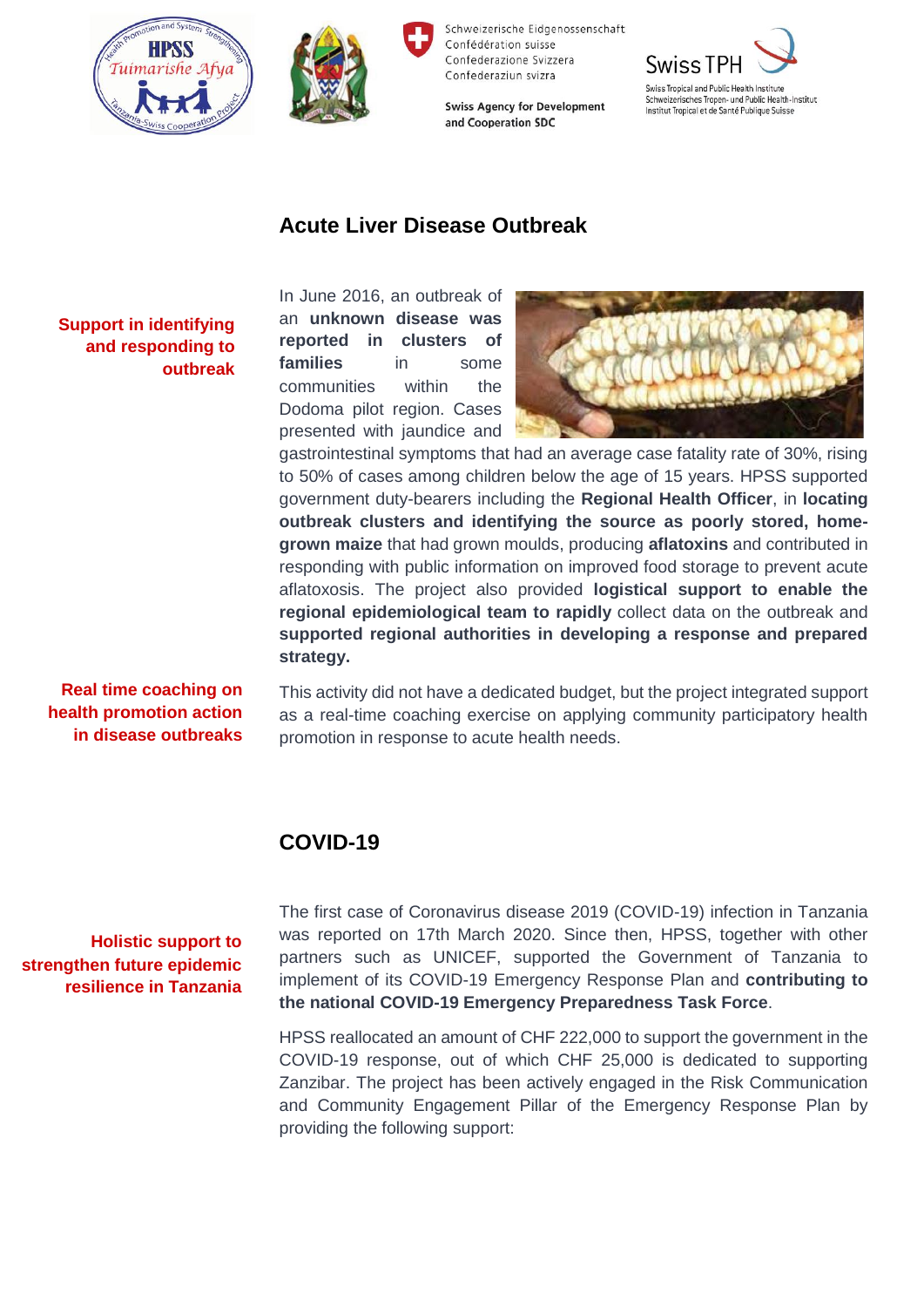







**Empowerment through knowledge: supporting distribution of prevention posters** 



**Awareness raising** of the signs and symptoms of COVID-19, transmission of the virus, knowledge on preventive measures and the importance of timely treatment seeking among health workers and communities including the most vulnerable in both mainland Tanzania and

Zanzibar. To address the gap in public information, the project **printed and distributed 100,000 posters country-wide**. HPSS also supported the **airing of radio spots** produced by the government both on national and on local community radio stations

#### **Logisitcal support**

The HPSS project also provides support to government **transport needs** related to the national COVID-19 response with use of its project vehicle fleet for central level activities and throughout the eight HPSS zonal offices.

#### **National call centre for COVID-19**



In response to the massive need to address public and health authorities' concerns and lack of knowledge, to contain misinformation, and provide guidance on testing, care and treatment, HPSS

jointly with UNICEF, IMA World Health and UNFPA supported the enhancement and capacity of the existing health hotline to provide a **national call centre** for COVID-19**.** Premises were fitted out effective working tools and technology and additional human resources. The "**Afya Call Centre" (Health Call Centre) for the Corona virus hotline "199"** was launched in May 2020 by the Minister of Health, Community Development, Gender, Elderly and Children (MoHCDGEC) the Hon. Ummy Mwalimu.

**Enhancement of health hotlines with new technology** The technical features of the call centre include an **interactive voice response (IVR) system** for automated answers that free operators to attend to more complex calls. The IT system can **technically accommodate 500 concurrent**